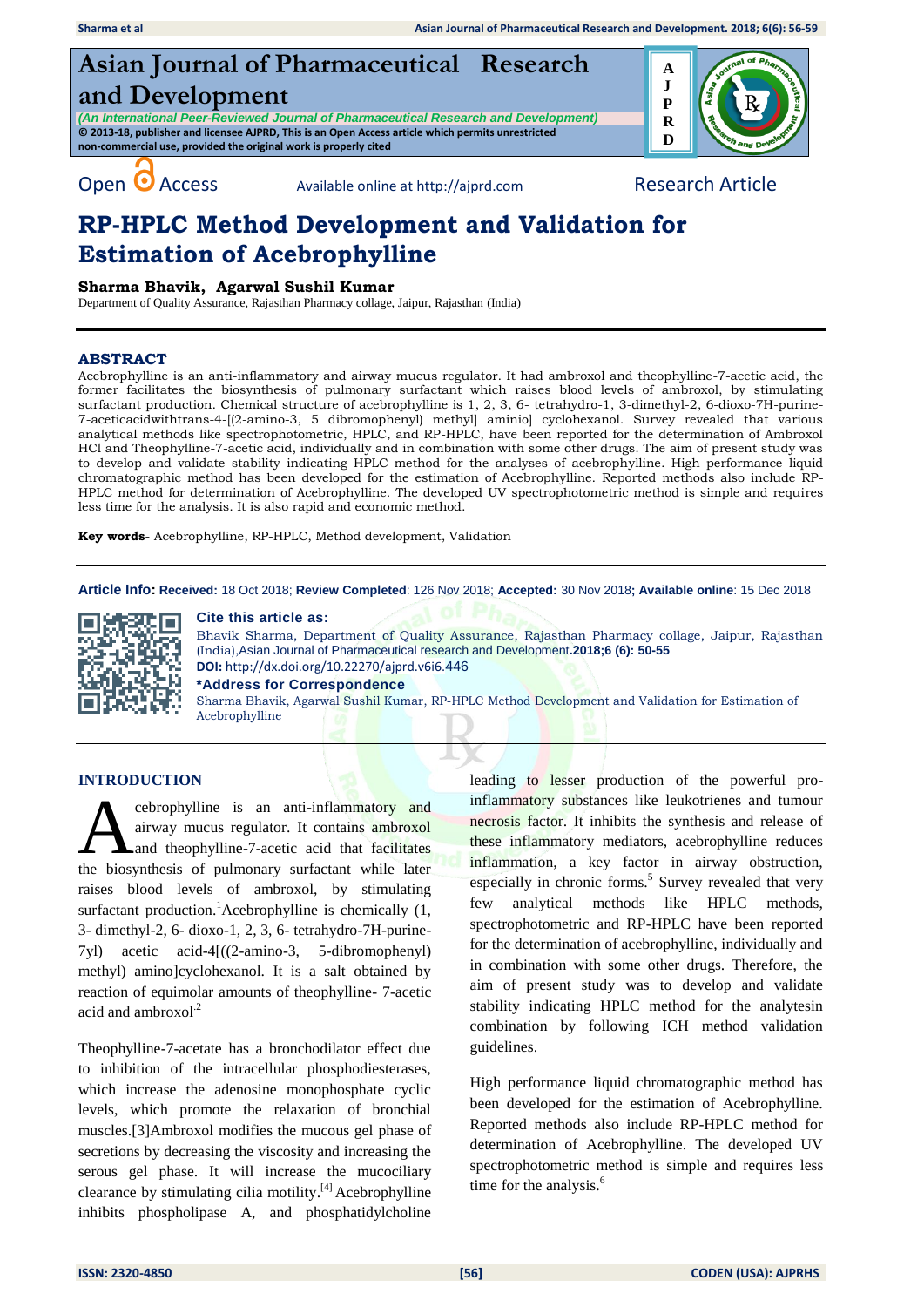



#### **MATERIALS AND METHODS**

#### **Reagents and Chemicals**

Working standard of Acebrophylline was obtained from as gift samples from SHILPA MEDICARE LIMITED, Raichur, and Karnataka. The capsules ABPHYLLINE (containing Ambroxol and Theophylline -7- acetic acid) were procured from local market manufactured by Sun Pharmaceuticals Industries Ltd.Methanol (AR grade), ammonium acetate, acebrophylline, ambroxol hydrochloride and acefylline.

#### **Preparation of Standard Stock Solution**

Accurately weighed 10mg of Ambroxol hydrochloride was transferred into a clean dry 10 mL volumetric flask and dissolved with sufficient volume of mobile phase. The volume was made up to 10 mL with mobile phase to get a concentrationof1000 µg/mL

#### **Selection of Detection Wavelength**

The wave length for detection (UV Detector) of Acebrophylline was selected by obtaining the overlay spectra of Ambroxol hydrochloride and Acefylline in the mobile of phase of 25mM Ammonium acetate: Acetonitrile (3:7) by scanning the solutions in the range between 220nm and 360nm using UV-Visible Spectrophotometer. The overlaid spectrum of Ambroxol and Acefylline obtained are presented in Figure 2.



**Figure 2:** Absorbance Spectrum of Acebrophylline.

### **Method optimization**

#### **Accuracy**

The accuracy of an analytical method is the closeness of test results obtained by that method to the true value. Accuracy may often be expressed as

The RP-HPLC was optimized for develop an accurate and precise analytical method. Mobile phase consisting of a mixture of acetonitrile and water is used in different ratios. The flow rate was 0.7 mL. Mobile phase with a mixture of acetonitrile and water (3:7 v/v) pumped and detector set at 257nm gave a sharp and symmetrical peak with retention time of 3.5min.

#### **RESULTS AND DISCUSSION**

#### **Method Validation**

#### **Specificity**

Volume of 100 µ L of working placebo sample solution prepared by mixing together the commonly used excipients for capsule formulation was injected in to the chromatograph and the chromatogram was recorded and shown in Fig3.



**Figure. 3** Typical chromatogram for acebrophylline

#### **Linearity**

The Linearity of the developed HPLC procedure was carried out to define its ability to obtain test results which are directly proportional to concentration of analyte.100  $\mu$  L of each of these working standard solutions of Acebrophylline ranging from 2- 14 µg/ mL were injected into a HPLC chromatograph at flow rate of 0.7 mL/min and UV detected at 257 nm. Retention time and peak area obtained were recorded. Standard calibration curve was plotted for Acebrophylline and linearity equation was derived.



**Figure. 4** Standard calibration curve of Acebrophylline

percentage recovery of the sample added to known amount of standard. It was carried out at three different levels i.e. 80%, 100% and 120%.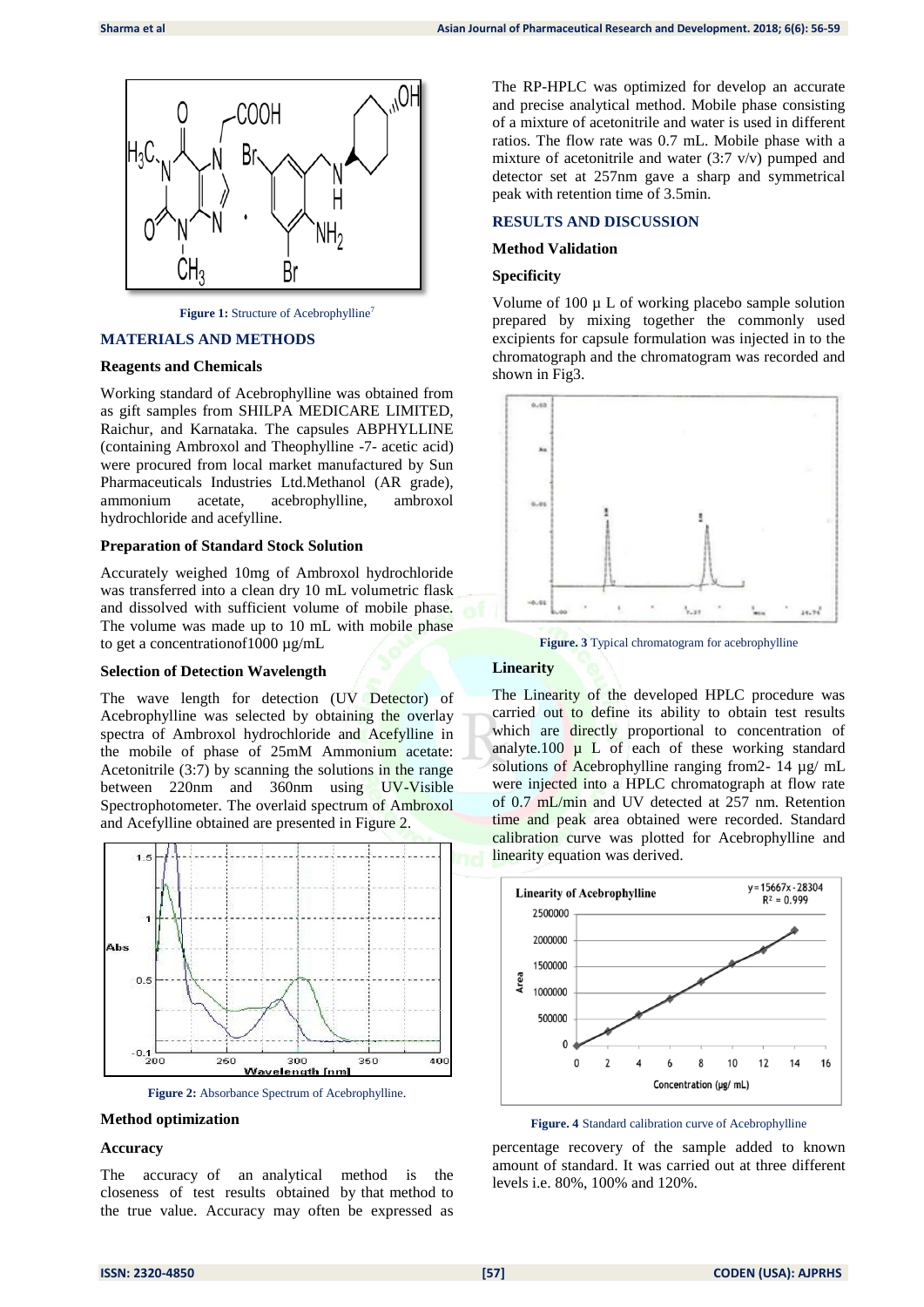100 µ L solution of the mixture of sample and standard solution were injected in to a HPLC chromatograph at a flow rate of 0.7 mL/min and UV detection at 257 nm repeatedly. The chromatograms and peak areas were recorded and presented below:

| Leve 1 | Std. Conc.<br>$(\mu g/mL)$ (a) | <b>Sample Conc.</b><br>$(\mu g/mL)$ (b) | $c = a + b$ |         | Total Conc. Peak area* Total Conc. (µg/<br>$mL$ ) (d) From | Amount of Std.<br>$Recovered(\mu g/m L)$ | % Recover y<br>$(e*100/c)$ |
|--------|--------------------------------|-----------------------------------------|-------------|---------|------------------------------------------------------------|------------------------------------------|----------------------------|
|        |                                |                                         |             |         | Std. graph                                                 | $\mathbf{e} = \mathbf{d} - \mathbf{b}$   |                            |
| 80%    |                                |                                         |             | 1377109 | 8.970473                                                   | 3.970473                                 | 99.26183                   |
| 100%   |                                |                                         | 10          | 1532399 | 9.961656                                                   | 4.961656                                 | 99.23313                   |
| 120%   |                                |                                         | 11          | 1708345 | 11.08469                                                   | 6.084687                                 | 101.4115                   |

**Table 1:** Percentage Recovery Data of Acebrophylline



**Figure. 5** Chromatogram of Acebrophylline for Recovery studies

#### **Precision**

The precision of an analytical procedure was determined to study the closeness of agreement (degree of scatter) between a series of measurements obtained from multiple sampling of the same homogeneous sample under the prescribed conditions.

| <b>Precision Parameters</b> | $%$ RSD  |                            |
|-----------------------------|----------|----------------------------|
|                             |          | <b>Acceptance Criteria</b> |
| <b>Method Precision</b>     | 0.576728 | 2.0%                       |
| <b>System Precision</b>     | 0.478164 | 2.0%                       |
| <b>Intra-Day Precision</b>  | 0.200143 | 2.0%                       |
| <b>Inter-Day Precision</b>  | 0.267716 | 2.0%                       |

**Table 2:** Precision results of Acebrophylline

#### **Method sensitivity**

The lowest concentration of Acebrophylline that can be detected and quantified with greatest accuracy and precision was determined by the developed HPLC method. The LOD and LOQ for Acebrophylline was determined by injecting 100 µ L of working standard solution(ΙΙ) of Acebrophylline of concentration 0.6, 0.5, 0.4 and 0.3 µg/mL solutions at 0.7 mL/min flow rate and the lowest concentration that evoke peak and peak area were recorded. The LOD and LOQ values for acebrophylline were reported in the Table 3.

**Table 3:** LOD and LOQ results for acebrophylline

| Volume of Stock Solution (mL) Volume Made up to (mL) | Concentration (µg/ mL) Peak Area* |       |
|------------------------------------------------------|-----------------------------------|-------|
| 0.6                                                  | 0.6                               | 76236 |
| 0.5                                                  | 0.5                               | 51946 |
| 0.4                                                  |                                   | 5122  |
| 0.3                                                  |                                   |       |

#### **Robustness**

The robustness of an analytical method was determined to measure its capacity to

remain unaffected by small but deliberate variations in method parameters which provides an indication of its reliability during normal usage.